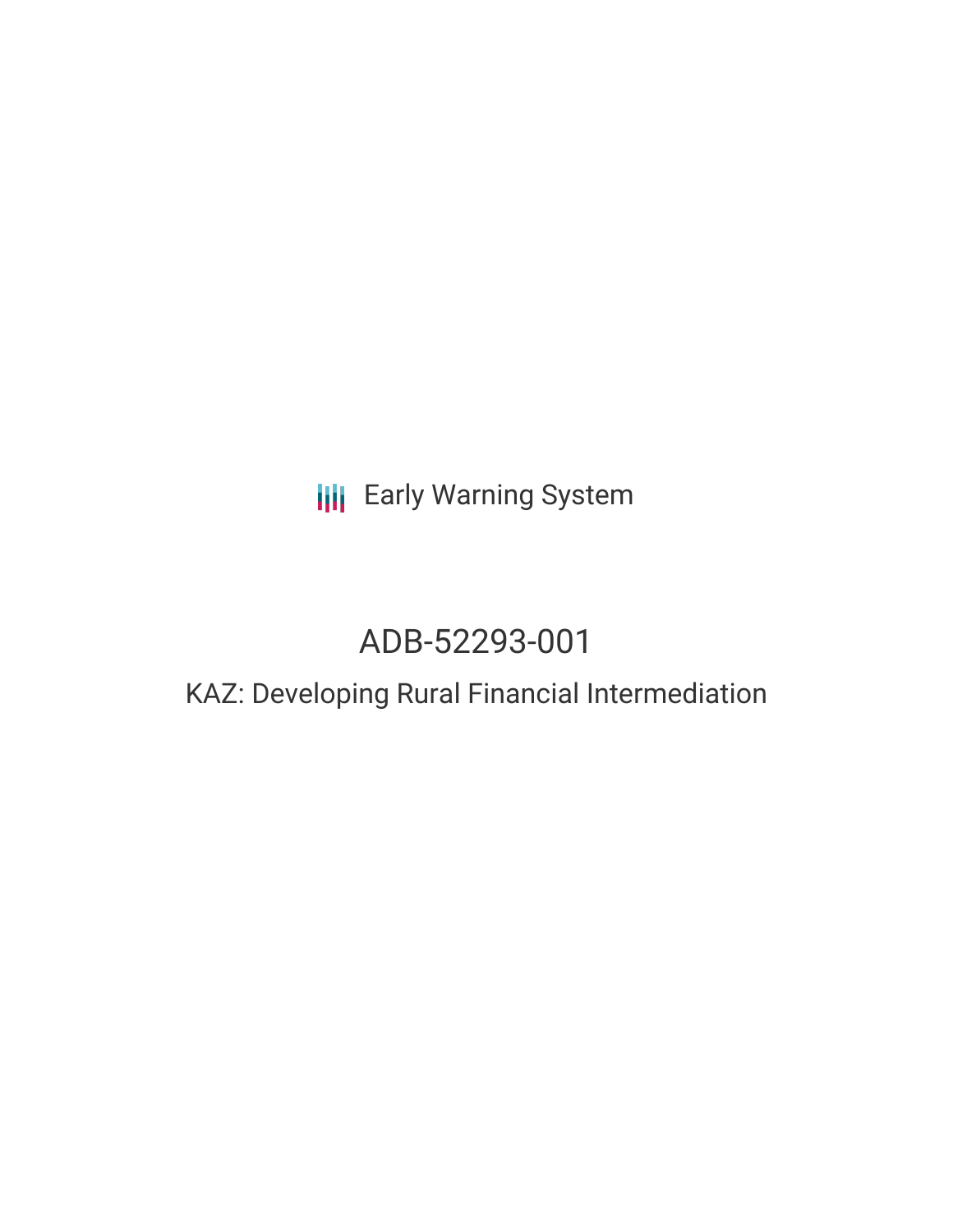

#### **Quick Facts**

| <b>Countries</b>               | Kazakhstan                                               |
|--------------------------------|----------------------------------------------------------|
| <b>Financial Institutions</b>  | Asian Development Bank (ADB)                             |
| <b>Status</b>                  | Active                                                   |
| <b>Bank Risk Rating</b>        | U                                                        |
| <b>Voting Date</b>             | 2018-11-08                                               |
| <b>Sectors</b>                 | Agriculture and Forestry, Finance, Technical Cooperation |
| <b>Investment Type(s)</b>      | Grant                                                    |
| <b>Investment Amount (USD)</b> | $$0.23$ million                                          |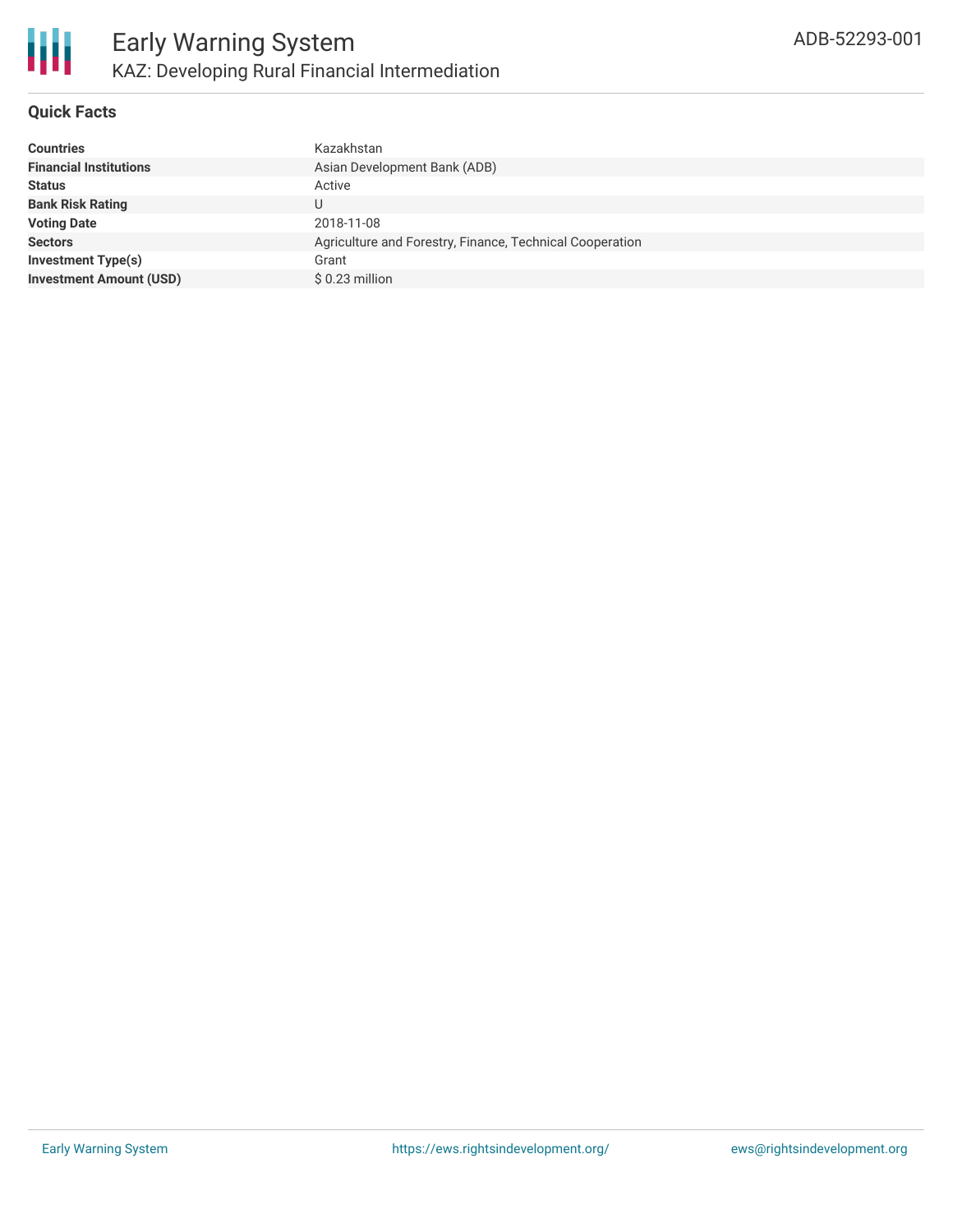

#### **Project Description**

According to Bank documents, this project provides technical assistance to support the Agrarian Credit Corporation in improving access to finance for agriculture sector entities and households in rural and remote areas.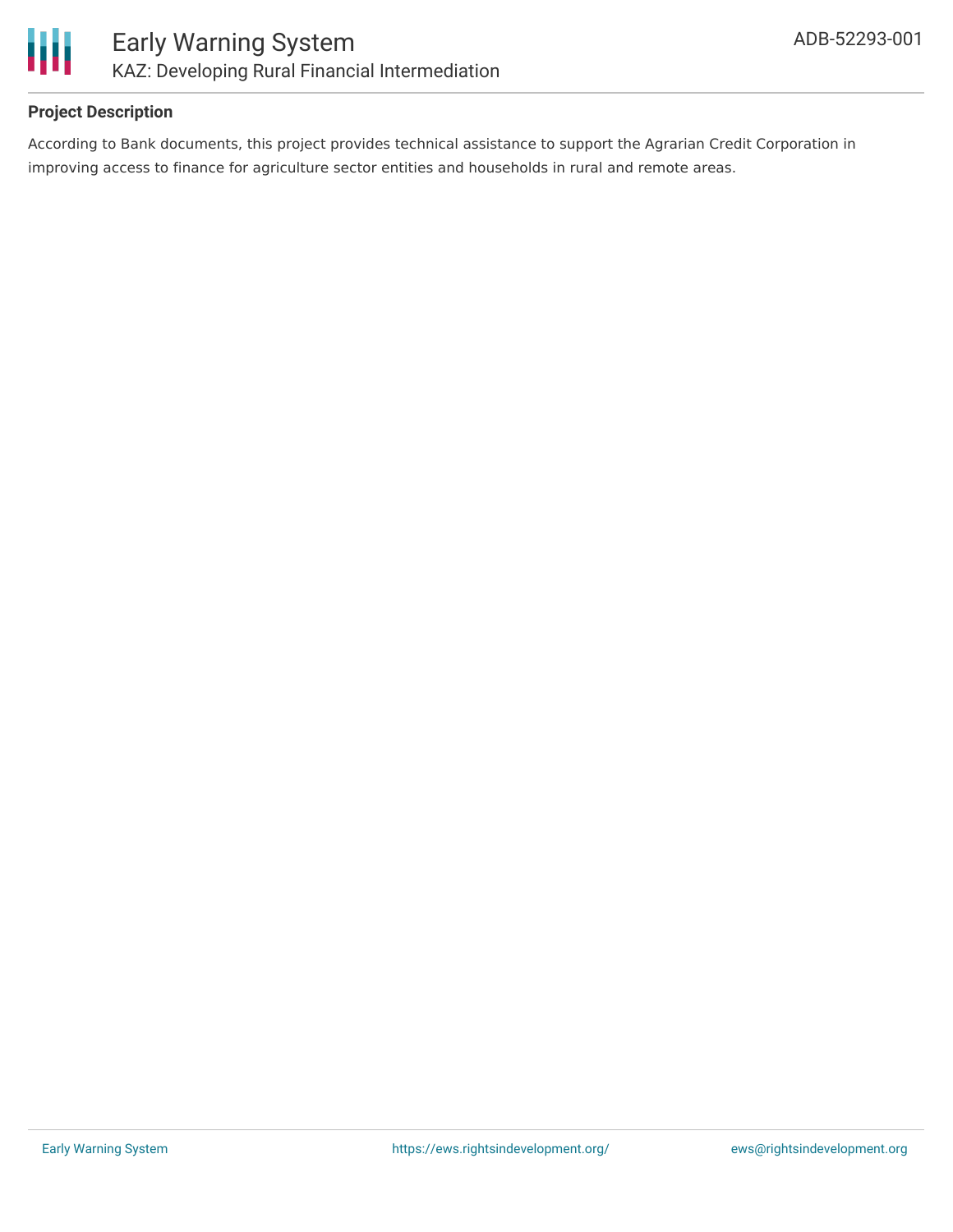

## Early Warning System KAZ: Developing Rural Financial Intermediation

#### **Investment Description**

Asian Development Bank (ADB)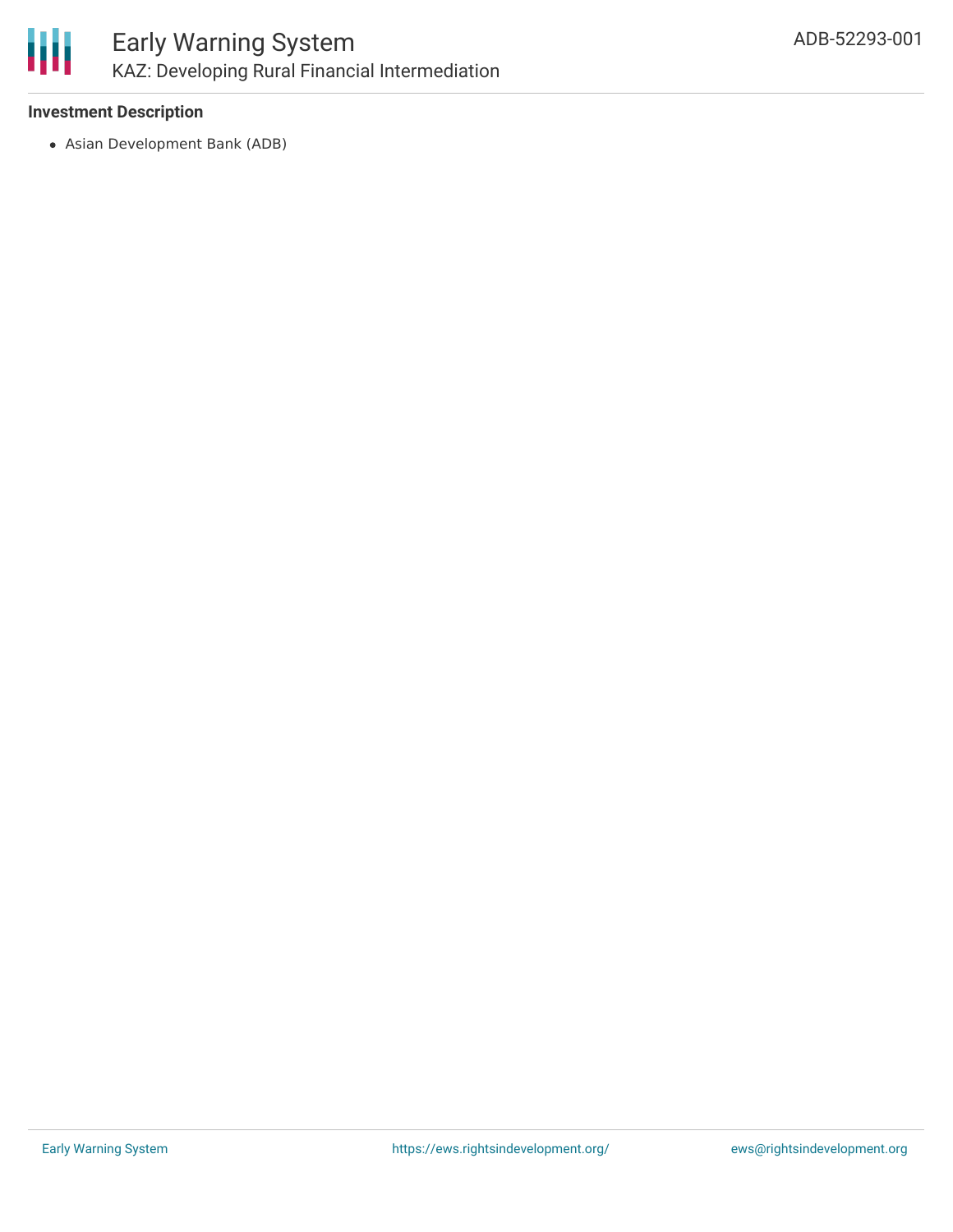

### Early Warning System KAZ: Developing Rural Financial Intermediation

| <b>Private Actor 1</b> | <b>Private Actor</b><br>1 Role | <b>Private Actor</b><br>Sector | <b>Relation</b>          | <b>Private Actor 2</b>                         | <b>Private Actor</b><br>2 Role | <b>Private Actor</b><br>2 Sector |
|------------------------|--------------------------------|--------------------------------|--------------------------|------------------------------------------------|--------------------------------|----------------------------------|
|                        | $\overline{\phantom{0}}$       | $\overline{\phantom{a}}$       | $\overline{\phantom{0}}$ | <b>Agrarian Credit Corporation JSC</b>         | Client                         |                                  |
|                        |                                |                                |                          | <b>JSC KazAgro National Management Holding</b> | Parent Company                 |                                  |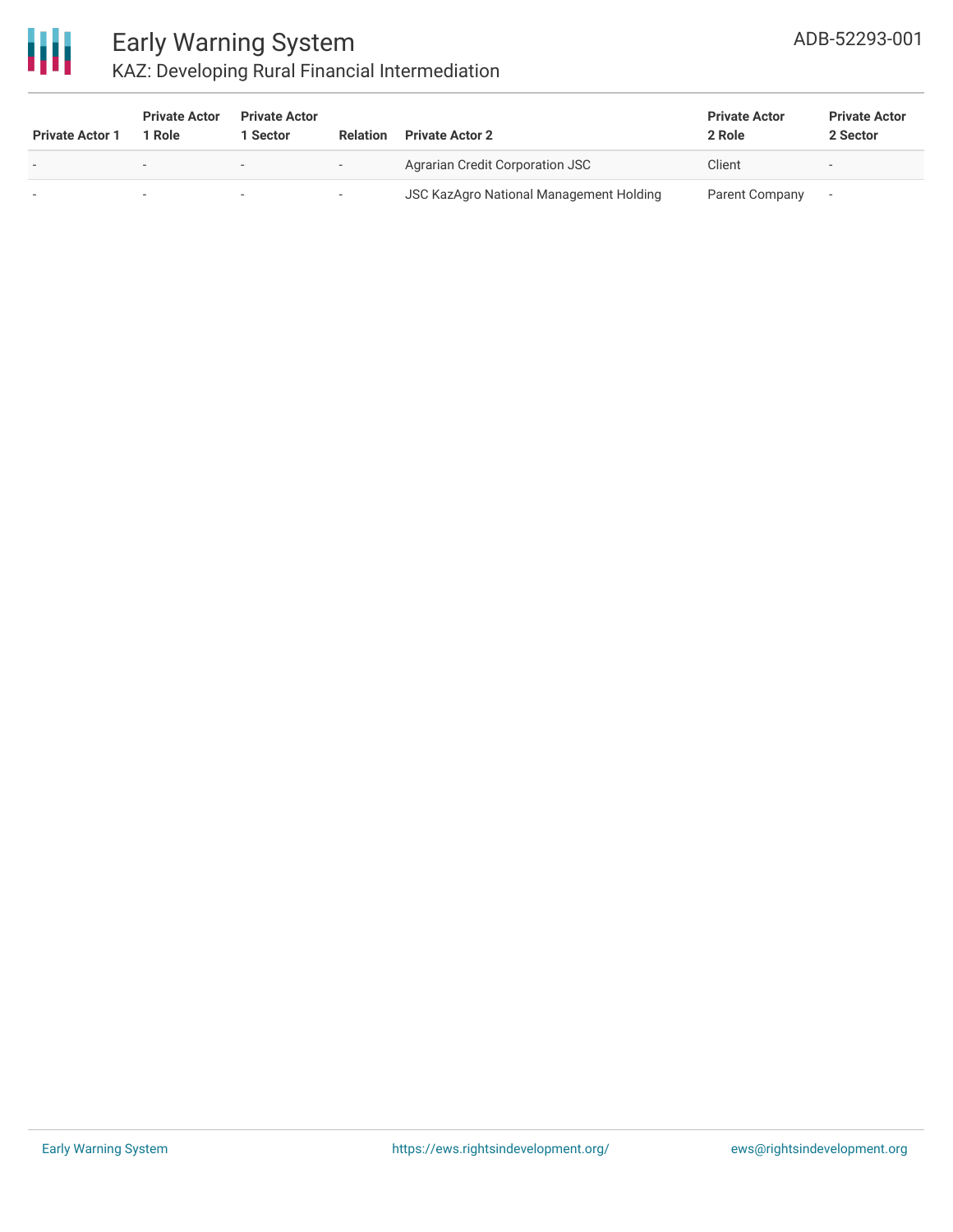#### **Contact Information**

Ministry of National Economy

Orynbor str., 8, House of Ministries, entr.7,010000 Astana, Kazakhstan

#### **ACCOUNTABILITY MECHANISM OF ADB**

The Accountability Mechanism is an independent complaint mechanism and fact-finding body for people who believe they are likely to be, or have been, adversely affected by an Asian Development Bank-financed project. If you submit a complaint to the Accountability Mechanism, they may investigate to assess whether the Asian Development Bank is following its own policies and procedures for preventing harm to people or the environment. You can learn more about the Accountability Mechanism and how to file a complaint at: http://www.adb.org/site/accountability-mechanism/main